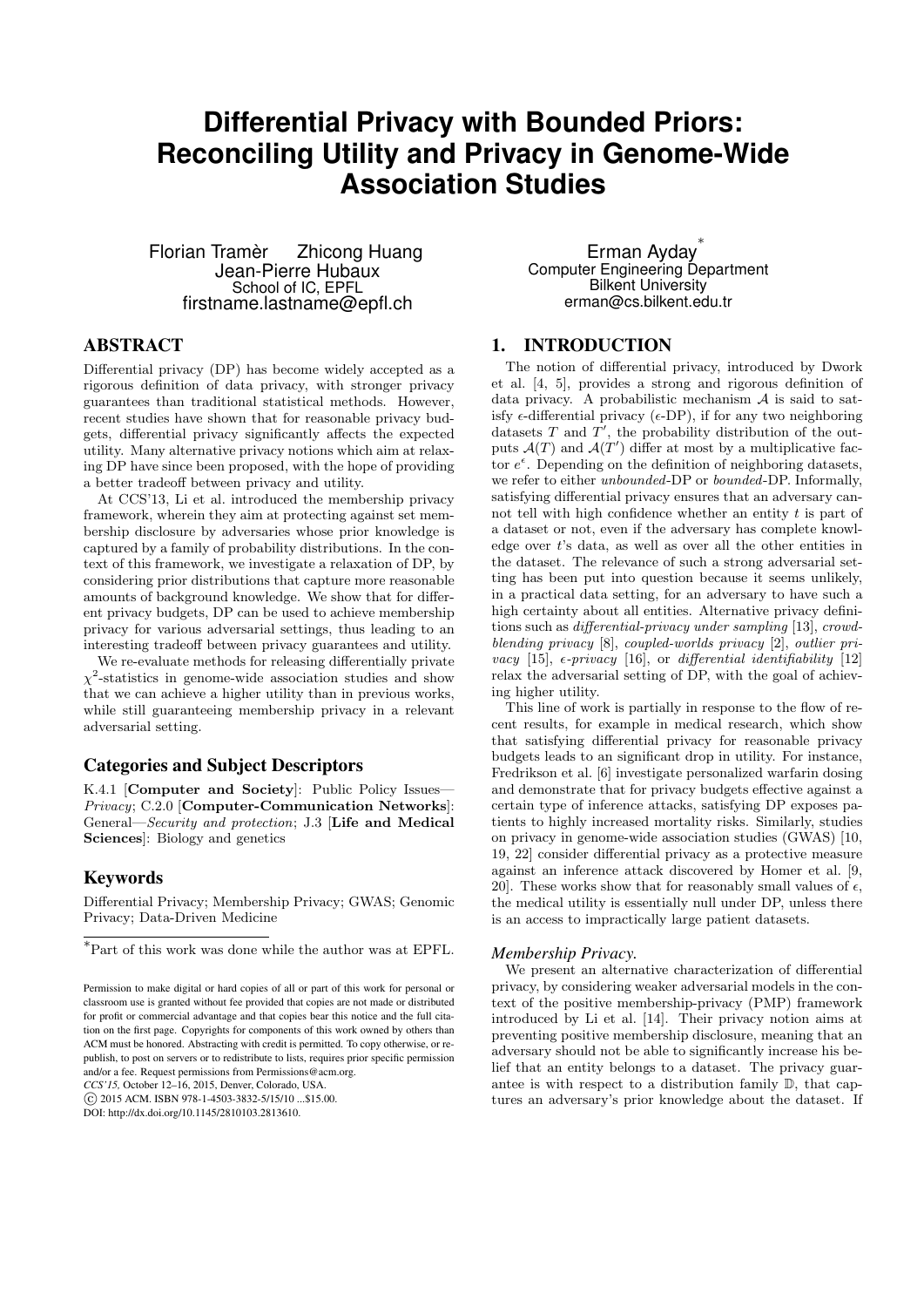a mechanism  $A$  satisfies  $\gamma$ -positive membership-privacy under a family of distributions  $\mathbb{D}$ , denoted  $(\gamma, \mathbb{D})$ -PMP, then any adversary with a prior in D has a posterior belief upperbounded in terms of the prior and the privacy parameter  $\gamma$ . The power of this framework lies in the ability to model different privacy notions, by considering different families of distributions capturing the adversary's prior knowledge. For instance, Li et al. show that  $\epsilon$ -DP is equivalent to  $e^{\epsilon}$ -PMP under a family of 'mutually independent distributions' (denoted either  $\mathbb{D}_I$  for unbounded-DP or  $\mathbb{D}_B$  for bounded-DP). Similarly, privacy notions such as differential identifiability or differential-privacy under sampling can also be seen as instantiations of the PMP framework for particular distribution families.

#### *Bounded Adversarial Priors.*

Our approach at relaxing the adversarial setting of DP is based on the observation that the families of mutually independent distributions  $\mathbb{D}_I$  and  $\mathbb{D}_B$  contain priors that assign arbitrarily high or low probabilities to all entities. This captures the fact that DP protects the privacy of an entity, even against adversaries with complete certainty about all other entities in the dataset, as well as some arbitrary (but not complete) certainty about the entity itself.

A natural relaxation we consider is to limit our adversarial model to mutually independent distributions that assign bounded prior probabilities to each entity. More formally, for constants  $0 < a \leq b < 1$ , we concentrate on adversaries with priors  $p_t \in [a, b] \cup \{0, 1\}$  about the presence of each entity t in the dataset. In this setting, there are some entities (called known entities) for which the adversary knows apriori with absolute certainty whether they are in the dataset or not. For the remaining entities however (called *uncertain enti*ties), the adversary has some level of uncertainty about the entity's presence or absence from the dataset. In a sense, we consider what privacy guarantees a mechanism can provide for an uncertain entity, if the adversary has some limited amount of background knowledge about that entity. In contrast, DP asks for something much stronger, as it provides the same privacy guarantees for an entity, even if the adversary already has an arbitrarily high certainty about the entity's presence in the dataset.

Our main result shows that for a fixed privacy parameter  $\epsilon$ , satisfying  $e^{\epsilon}$ -PMP for adversaries with bounded priors requires less data perturbation than for the general families  $\mathbb{D}_B$  and  $\mathbb{D}_I$ . More precisely, we prove that although  $\epsilon$ -DP is necessary to guarantee  $e^{\epsilon}$ -PMP for  $\mathbb{D}_{I}$  and  $\mathbb{D}_{B}$  (see [14]), a weaker level of  $\epsilon'$ -DP (where  $\epsilon' > \epsilon$ ) suffices to satisfy  $e^{\epsilon}$ -PMP if the priors are bounded. Therefore, we introduce an alternative privacy-utility tradeoff, in which the data perturbation, and the utility loss, depend on the range of priors for which we guarantee a given level of PMP. This leads to an interesting model for the selection of the DP privacy parameter, in which we first identify a relevant adversarial setting and corresponding level of PMP, and then select the value  $\epsilon$ such that these specific privacy guarantees hold.

Let's consider an interesting sub-case of our model of bounded prior distributions, where we let  $a$  get close to  $b$ ; this corresponds to a setting where an adversary's prior belief about an entity's presence in the dataset tends to uniform, for those entities whose privacy is not already breached apriori. Although this adversarial model seems simplistic, we argue that certain relevant privacy threats, such as the



Figure 1: Level of  $\epsilon$ -DP guaranteeing 2-PMP for the family of mutually independent distributions with priors bounded between a and b.

attack on genomic studies by Homer et al. [9, 20], can be seen as particular instantiations of it. We show that protecting against such adversaries is, quite intuitively, much easier than against adversaries with unbounded priors. In Figure 1, we illustrate how the DP budget  $\epsilon$  evolves, if our goal is to satisfy 2-PMP for priors ranging from a uniform belief of  $\frac{1}{2}$  for each uncertain entity, to a general unbounded prior  $(\mathbb{D}_{B} \circ \mathbb{D}_{I})$ . The figure should be read as follows: If the priors are arbitrary  $(p_t \in [0,1])$ , then 2-PMP is guaranteed by satisfying (ln 2)-DP. If the priors are uniformly  $\frac{1}{2}$ , then satisfying (ln 3)-DP suffices. Note that for a prior of  $\frac{1}{2}$ , the definition of 2-PMP (see Definition 5) guarantees that the adversary's posterior belief that an uncertain entity is in the dataset is at most  $\frac{3}{4}$ .

#### *Result Assessment and Implications.*

To assess the potential gain in utility of our relaxation, we focus on a particular application of DP, by re-evaluating the privacy protecting mechanisms in genome-wide association studies [10, 19, 22] for the release of SNPs with high  $\chi^2$ statistics. Our results show that, for a bounded adversarial model, we require up to 2500 fewer patients in the study, in order to reach an acceptable tradeoff between privacy and medical utility. As patient data is usually expensive and hard to obtain, this shows that a more careful analysis of the adversarial setting in a GWAS can significantly increase the practicality of known privacy preserving mechanisms.

As our theoretical results are not limited to the case of genomic studies, we believe that our characterization of DP for bounded adversarial models could be applied to many other scenarios, where bounded- or unbounded-DP has been considered as a privacy notion.

### 2. NOTATIONS AND PRELIMINARIES

We will retain most of the notation introduced for the membership-privacy framework in [14]. The universe of entities is denoted  $U$ . An entity  $t \in U$  corresponds to a physical entity for which we want to provide some privacy-protection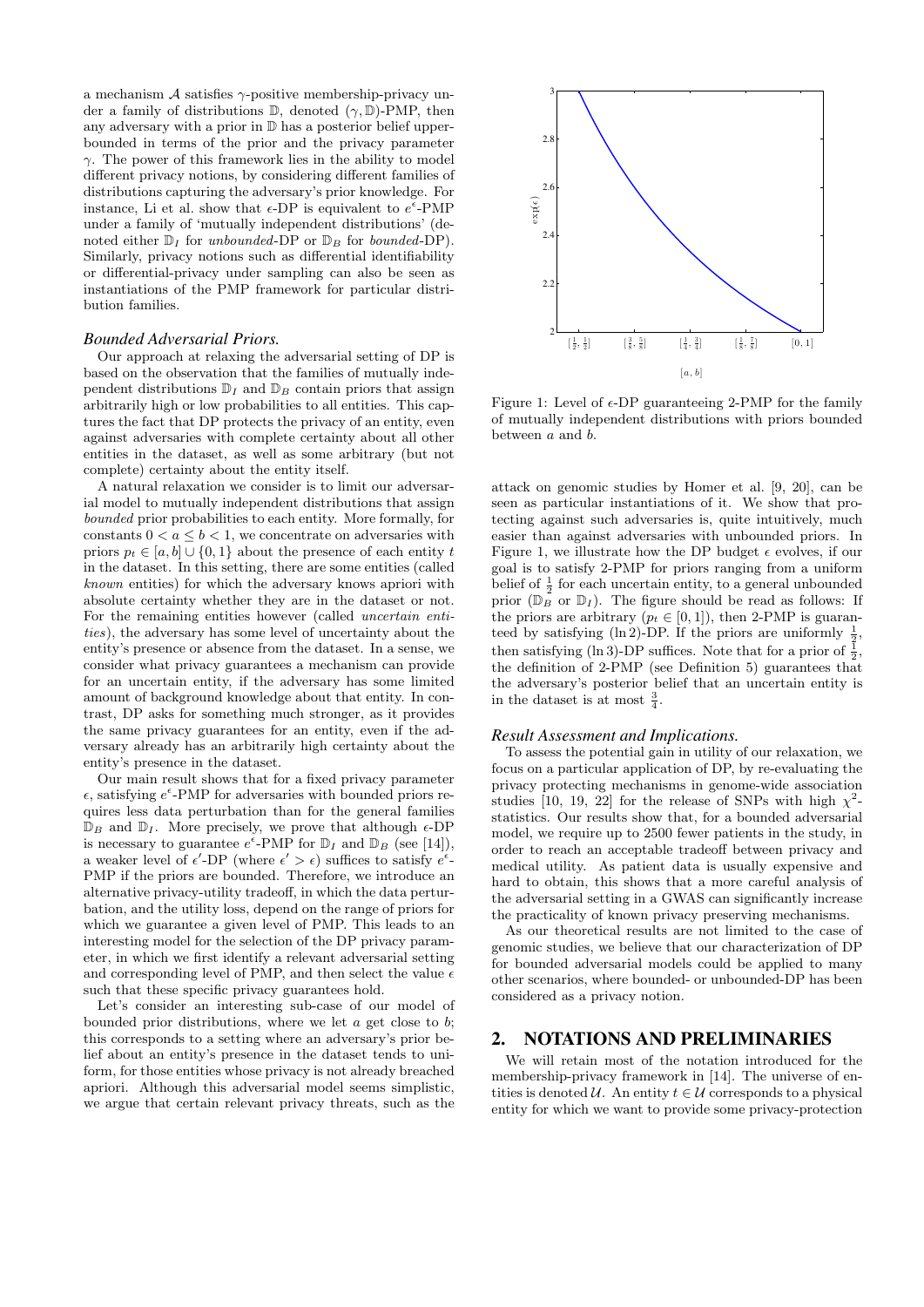| List of symbols                   |                                                                  |  |  |
|-----------------------------------|------------------------------------------------------------------|--|--|
| $\mathcal A$                      | A privacy preserving mechanism                                   |  |  |
| $\mathcal{U}$                     | The universe of entities                                         |  |  |
| $t_{\cdot}$                       | An entity in the universe $U$                                    |  |  |
| T                                 | A subset of entities in $\mathcal U$ that make up the dataset    |  |  |
| D                                 | A probability distribution over $2^{\mathcal{U}}$ , representing |  |  |
|                                   | the prior belief of some adversary about $T$                     |  |  |
| т                                 | A random variable drawn from $\mathcal{D}$ (the adversary's      |  |  |
|                                   | prior belief about $T$ )                                         |  |  |
| $\mathbb{D}$                      | A set of probability distributions                               |  |  |
| $\mathbb{D}_I$                    | The set of mutually independent distributions                    |  |  |
| $\mathbb{D}_B$                    | The set of bounded mutually independent distri-                  |  |  |
|                                   | butions                                                          |  |  |
| $\mathbb{D}^{\lfloor a,b\rfloor}$ | A subset of $D$ , in which all distributions assign              |  |  |
|                                   | priors in $[a, b] \cup \{0, 1\}$ to all entities                 |  |  |
| $\mathbb{D}^a$                    | Equivalent to $\mathbb{D}^{[a,a]}$                               |  |  |
| $\epsilon$                        | Privacy parameter for DP                                         |  |  |
| $\gamma$                          | Privacy parameter for PMP                                        |  |  |

guarantees. A dataset is generated from the data associated with a subset of entities  $T \subseteq \mathcal{U}$ . By abuse of notation, we will usually simply denote the dataset as T. In order to model an adversary's prior belief about the contents of the dataset, we consider probability distributions  $\mathcal D$  over  $2^{\mathcal U}$ (the powerset of  $U$ ). From the point of view of the adversary, the dataset is a random variable  $T$  drawn from  $D$ . Its prior belief that some entity  $t$  is in the dataset is then given by  $Pr_{\mathcal{D}}[t \in \mathbf{T}]$ . In order to capture a range of adversarial prior beliefs, we consider a family of probability distributions. We denote a set of probability distributions by D. Each distribution  $\mathcal{D} \in \mathbb{D}$  corresponds to a particular adversarial prior we protect against. We denote a probabilistic privacy-preserving mechanism as A. On a particular dataset T, the mechanism's output  $\mathcal{A}(T)$  is thus a random variable. We denote by range( $A$ ) the set of possible values taken by  $\mathcal{A}(T)$ , for any  $T \subseteq \mathcal{U}$ .

### 2.1 Differential Privacy

Differential privacy provides privacy guarantees that depend solely on the privacy mechanism considered, and not on the particular dataset to be protected. Informally, DP guarantees that an entity's decision to add its data to a dataset (or to remove it) does not significantly alter the output distribution of the privacy mechanism.

Definition 1 (Differential Privacy [4, 5]). A mechanism A provides  $\epsilon$ -differential privacy if and only if for any two datasets  $T_1$  and  $T_2$  differing in a single element, and any  $S \subseteq \text{range}(\mathcal{A}),$  we have

$$
\Pr\left[\mathcal{A}(T_1)\in S\right] \le e^{\epsilon} \cdot \Pr\left[\mathcal{A}(T_2)\in S\right].\tag{1}
$$

Note that the above definition relies on the notion of datasets differing in a single element, also known as neighboring datasets. There exist two main definitions of neighboring datasets, corresponding to the notions of unbounded and bounded differential-privacy.

Definition 2 (Bounded DP [4]). In bounded differentialprivacy, datasets  $T_1$  and  $T_2$  are neighbors if and only if  $|T_1| = |T_2| = k$  and  $|T_1 \cap T_2| = k - 1$ . Informally,  $T_1$  is obtained from  $T_2$  by replacing one data entry by another.

Definition 3 (Unbounded Differential-Privacy [5]). In unbounded differential-privacy, datasets  $T_1$  and  $T_2$  are neighbors if and only if  $T_1 = T_2 \cup \{t\}$  or  $T_1 = T_2 \setminus \{t\}$ , for some entity t. Informally,  $T_1$  is obtained by either adding to, or removing an data entry from  $T_2$ .

In this work, we consider two standard methods to achieve  $\epsilon$ -DP, the so-called Laplace and exponential mechanisms. We first introduce the *sensitivity* of a function  $f: 2^{\mathcal{U}} \to \mathbb{R}^n$ ; it characterizes the largest possible change in the value of  $f$ , when one data element is replaced.

**Definition 4** ( $l_1$ -sensitivity [5]). The  $l_1$ -sensitivity of a function  $f: 2^{\mathcal{U}} \to \mathbb{R}^n$  is  $\Delta f = \max_{T_1, T_2} ||f(T_1) - f(T_2)||_1$ , where  $T_1$  and  $T_2$  are neighboring datasets.

#### *Laplace Mechanism.*

If the mechanism A produces outputs in  $\mathbb{R}^n$ , the most straightforward method to satisfy DP consists in perturbing the output with noise drawn from the Laplace distribution. Let A be a mechanism computing a function  $f: 2^{\mathcal{U}} \to \mathbb{R}^n$ . Then, if on dataset T, A outputs  $f(T)+\mu$ , where  $\mu$  is drawn from a Laplace distribution with mean 0 and scale  $\frac{\Delta f}{\epsilon}$ , then A satisfies  $\epsilon$ -differential privacy [5].

## *Exponential Mechanism.*

If A does not produce a numerical output, the addition of noise usually does not make sense. A more general mechanism guaranteeing  $\epsilon$ -DP consists in defining a score function  $q : T \times \text{range}(\mathcal{A}) \to \mathbb{R}$  that assigns a value to each input-output pair of  $A$ . On a dataset  $T$ , the exponential mechanism samples an output  $r \in \text{range}(\mathcal{A})$  with probability proportional to  $\exp(\frac{q(T,r)\epsilon}{2\Delta q})$ , which guarantees  $\epsilon$ -DP [17].

#### 2.2 Positive Membership-Privacy

In this subsection, we give a review of the membershipprivacy framework from [14] and its relation to differentialprivacy. Readers familiar with this work can skip directly to Section 3, where we introduce and discuss our relaxed adversarial setting.

The original membership-privacy framework is comprised of both positive and negative membership-privacy. In this work, we are solely concerned with positive membershipprivacy (PMP). This notion protects against a type of reidentification attack called positive membership disclosure, where the output of the mechanism  $A$  significantly increases an adversary's belief that some entity belongs to the dataset. Adversaries are characterized by their prior belief over the contents of the dataset  $T$ . A mechanism  $A$  is said to satisfy positive membership-privacy for a given prior distribution, if after the adversary sees the output of  $A$ , its posterior belief about an entity belonging to a dataset is not significantly larger than its prior belief.

Note that although differential privacy provides seemingly strong privacy guarantees, it does not provide PMP for adversaries with arbitrary prior beliefs. It is well known that data privacy against arbitrary priors cannot be guaranteed if some reasonable level of utility is to be achieved. This fact, known as the no-free-lunch-theorem, was first introduced by Kifer and Machanavajjhala [11], and reformulated by Li et al. [14] as part of their framework. We now give the formal definition of  $\gamma$ -positive membership-privacy under a family of prior distributions  $\mathbb{D}$ , which we denote as  $(\gamma, \mathbb{D})$ -PMP.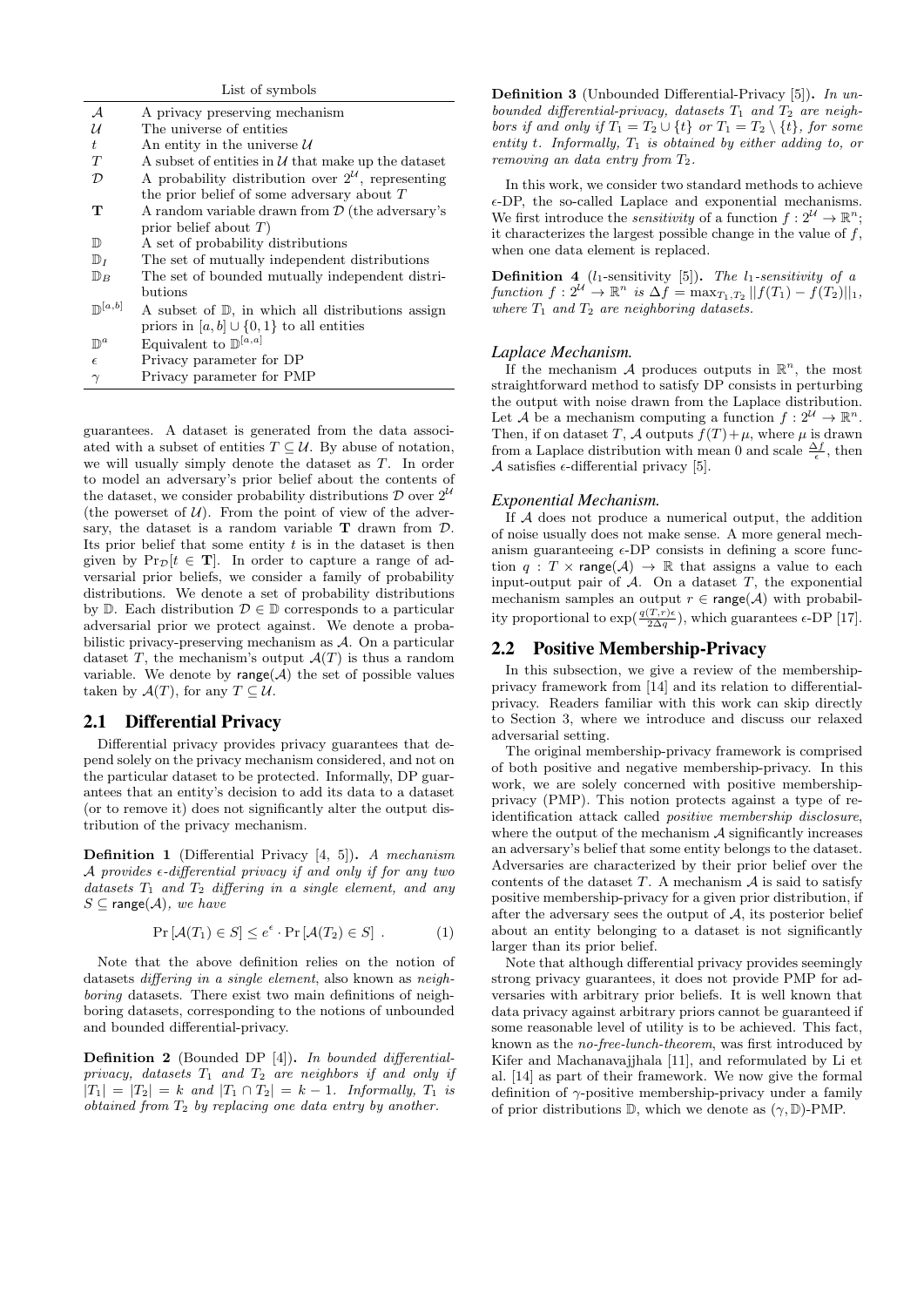Definition 5 (Positive Membership-Privacy [14]). A mechanism A satisfies  $\gamma$ -PMP under a distribution family D, where  $\gamma \geq 1$ , if and only if for any  $S \subseteq \text{range}(\mathcal{A})$ , any distribution  $D \in \mathbb{D}$ , and any entity  $t \in \mathcal{U}$ , we have

$$
\Pr_{\mathcal{D}|\mathcal{A}}\left[t \in \mathbf{T} \mid \mathcal{A}(\mathbf{T}) \in S\right] \leq \gamma \Pr_{\mathcal{D}}\left[t \in \mathbf{T}\right]
$$
\n(2)

$$
\Pr_{\mathcal{D}|\mathcal{A}}\left[t \notin \mathbf{T} \mid \mathcal{A}(\mathbf{T}) \in S\right] \ge \frac{1}{\gamma} \Pr_{\mathcal{D}}\left[t \notin \mathbf{T}\right].\tag{3}
$$

By some abuse of notation, we denote by  $S$  the event  $\mathcal{A}(\mathbf{T}) \in S$  and by t the event  $t \in \mathbf{T}$ . When  $\mathcal{D}$  and  $\mathcal{A}$  are obvious from context, we reformulate (2), (3) as

$$
\Pr\left[t \mid S\right] \le \gamma \Pr\left[t\right] \tag{4}
$$

$$
\Pr\left[\neg t \mid S\right] \ge \frac{1}{\gamma} \Pr\left[\neg t\right] \,. \tag{5}
$$

Together, theses inequalities are equivalent to

$$
\Pr[t \mid S] \le \min\left(\gamma \Pr[t], \frac{\gamma - 1 + \Pr[t]}{\gamma}\right) \,. \tag{6}
$$

The privacy parameter  $\gamma$  in PMP is somewhat analogous to the parameter  $e^{\epsilon}$  in DP (we will see that the two privacy notions are equivalent for a particular family of prior distributions). Note that the smaller  $\gamma$  is, the closer the adversary's posterior belief is to its prior belief, implying a small knowledge gain. Thus, the strongest privacy guarantees correspond to values of  $\gamma$  close to 1.

Having defined positive membership-privacy, we now consider efficient methods to guarantee this notion of privacy, for various distribution families. A simple sufficient condition on the output of the mechanism A, which implies PMP, is given by Li et al. in the following lemma.

**Lemma 1** ([14]). If for any distribution  $D \in \mathbb{D}$ , any output  $S \subseteq \text{range}(\mathcal{A})$  and any entity t for which  $0 < Pr_{\mathcal{D}}[t] < 1$ , the mechanism A satisfies

$$
\Pr[S \mid t] \leq \gamma \cdot \Pr[S \mid \neg t],
$$

then A provides  $(\gamma, \mathbb{D})$ -PMP.

Notice the analogy to differential privacy here, in the sense that the above condition ensures that the probabilities of  $A$ producing an output, given the presence or absence of a particularly data entry, should be close to each other.

#### *Relation to Differential Privacy.*

One of the main results of [14] shows that differential privacy is equivalent to PMP under a particular distribution family. We will be primarily concerned with bounded DP, as it is the privacy notion generally used for the genomewide association studies we consider in Section 4. Our main results also apply to unbounded DP and we discuss this relation in Section 5. Before presenting the main theorem linking the two privacy notions, we introduce the necessary distribution families.

Definition 6 (Mutually-Independent Distributions (MI) [14]). The family  $\mathbb{D}_I$  contains all distributions characterized by assigning a probability  $p_t$  to each entity t such that the probability of a dataset  $T$  is given by

$$
\Pr[T] = \prod_{t \in T} p_t \cdot \prod_{t \notin T} (1 - p_t) \ . \tag{7}
$$

Definition 7 (Bounded MI Distributions (BMI) [14]). A BMI distribution is the conditional distribution of a MI distribution, given that all datasets with non-zero probability have the same size. The family  $\mathbb{D}_B$  contains all such distributions.

The following result, used in the proof of Theorem 4.8 in [14] will be useful when we consider relaxations of the family  $\mathbb{D}_B$  in Section 3.

**Lemma 2** ([14]). If A satisfies  $\epsilon$ -bounded DP, then for any  $\mathcal{D} \in \mathbb{D}_B$  we have

$$
\frac{\Pr[S \mid t]}{\Pr[S \mid \neg t]} \leq e^{\epsilon} \; .
$$

Note that together with Lemma 1, this result shows that  $\epsilon$ bounded differential-privacy implies  $e^{\epsilon}$ -positive membershipprivacy under  $\mathbb{D}_B$ . Li et al. prove that the two notions are actually equivalent.

**Theorem 1** ([14]). A mechanism A satisfies  $\epsilon$ -bounded DP if and only if it satisfies  $(e^{\epsilon}, \mathbb{D}_B)$ -PMP.

This equivalence between  $\epsilon$ -bounded DP and  $e^{\epsilon}$ -PMP under  $\mathbb{D}_B$  will be the starting point of our relaxation of differential privacy. Indeed, we will show that for certain subfamilies of  $\mathbb{D}_B$ , we can achieve  $e^{\epsilon}$ -PMP even if we only provide a weaker level of differential privacy. In this sense, we will provide a full characterization of the relationship between the privacy budget of DP and the range of prior beliefs for which we can achieve  $e^{\epsilon}$ -PMP.

#### 3. PMP FOR BOUNDED PRIORS

The result of Theorem 1 provides us with a clear characterization of positive membership-privacy under the family  $\mathbb{D}_B$ . We now consider the problem of satisfying PMP for different distribution families. In particular, we are interested in protecting our dataset against adversaries weaker than those captured by  $\mathbb{D}_B$ , meaning adversaries with less background knowledge about the dataset's contents. Indeed, as the prior belief of adversaries considered by DP has been argued to be unreasonably strong for most practical settings, our goal is to consider a restricted adversary, with a more plausible level of background knowledge.

One reason to consider a weaker setting than DP's adversarial model, is that mechanisms that satisfy DP for small values of  $\epsilon$  have been shown to provide rather disappointing utility in practice. Examples of studies, where DP offers a poor privacy-utility tradeoff, are numerous in medical applications such as genome-wide association studies [10, 19, 22] or personalized medicine [6]. Indeed, many recent results have shown that the amount of perturbation introduced by appropriate levels of DP on such datasets renders most statistical queries useless. We will show that when considering more reasonable adversarial settings, we can achieve strong membership-privacy guarantees with less data perturbation, thus leading to a possibly better privacy-utility tradeoff.

#### 3.1 A Relaxed Threat Model

As illustrated by Theorem 1, differential privacy guarantees positive-membership privacy against adversaries with a prior in  $\mathbb{D}_B$ . Thus, in the context of protection against membership disclosure, the threat model of differential privacy considers adversaries with the following capabilities.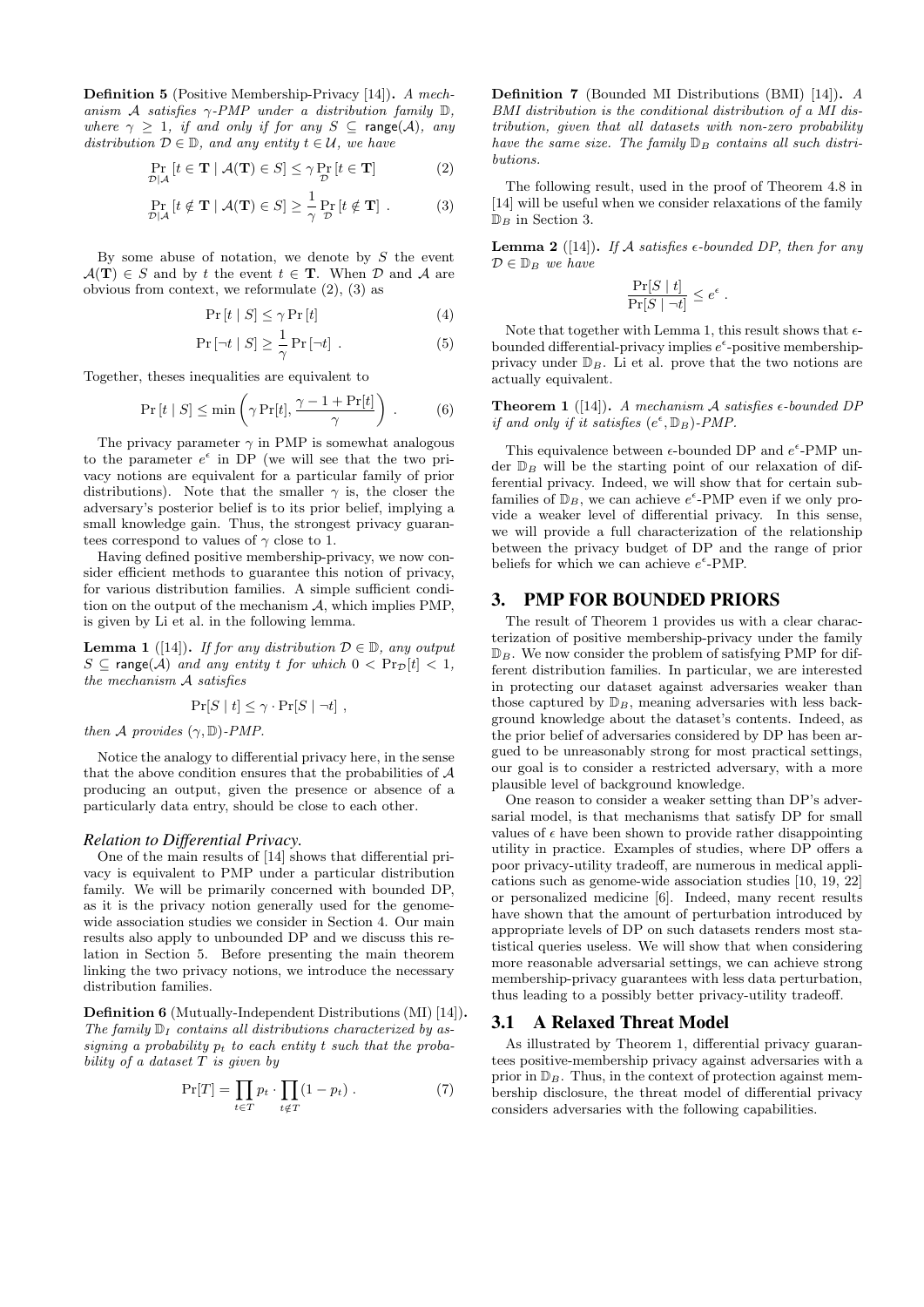- 1. The adversary knows the size of the dataset N.
- 2. All entities are considered independent, conditioned on the dataset having size N.
- 3. There are some entities for which the adversary knows with absolute certainty whether they are in the dataset or not  $(Pr[t] \in \{0, 1\})$ .
- 4. For all other entities, the adversary may have an arbitrary prior belief  $0 < \Pr[t] < 1$  that the entity belongs to the dataset.

In our threat model, we relax capability 4). We first consider each capability separately and discuss why it is (or is not) a reasonable assumption for realistic adversaries.

#### *Knowledge of* N*.*

Bounded-DP inherently considers neighboring datasets of fixed size. It is preferably used in situations where the size of the dataset is public and fixed, an example being the genome-wide association studies we discuss in Section 4. In contrast, unbounded-DP is used in situations where the size of the dataset is itself private. Our results apply in both cases (see Section 5 for a discussion of unbounded-DP).

#### *Independence of Entities.*

As we have seen in Theorem 1 (and will see in Theorem 3 for unbounded-DP), a differentially-private mechanism guarantees that an adversary's posterior belief will be within a given multiplicative factor of its prior, exactly when the adversary's prior is a (bounded) mutually independent distribution. In this work, we focus on a relaxation of DP within the PMP framework, and thus model our adversary's prior belief as a subfamily of either  $\mathbb{D}_B$  or  $\mathbb{D}_I$ .

#### *Known Entities.*

It is reasonable to assume that an adversary may know with certainty whether some entities belong to the dataset or not, because these entities either willingly or unwillingly disclosed their (non)-membership (the adversary itself may be an entity of the universe). Note that for such entities with prior 0 or 1, perfect PMP with  $\gamma = 1$  is trivially satisfied, since the adversary's posterior does not differ from its prior. As the privacy of these entities is already breached a priori, the privacy guarantees of  $A$  should be considered only with respect to those entities whose privacy still can be protected. Because all entities are considered independent, we may assume that the adversary knows about some entities' presence in the dataset, but that some uncertainty remains about others.

#### *Unknown Entities.*

A distribution  $\mathcal{D} \in \mathbb{D}_B$  can assign to each uncertain entity a prior probability arbitrarily close to 0 or 1. This means that when providing positive membership-privacy under  $\mathbb{D}_B$ , we are considering adversaries that might have an extremely high prior confidence about whether *each* user's data is contained in the dataset or not. In this sense, the family  $\mathbb{D}_B$ corresponds to an extremely strong adversarial setting, as it allows for adversaries with arbitrarily high prior beliefs about the contents of a dataset.

Yet, while it is reasonable to assume that the adversary may know for certain whether some entities are part of the dataset or not, it seems unrealistic for an adversary to have high confidence about its belief for all entities, a priori. As we will see, guaranteeing membership privacy for those entities for which an adversary has high confidence a priori  $(\Pr[t]$  close to 0 or 1), requires the most data perturbation. Thus, when protecting against adversaries with priors in  $\mathbb{D}_B$ , we are degrading our utility in favor of protection for entities whose membership privacy was already severely compromised to begin with. In our alternative threat model, we focus on protecting those entities whose presence in the dataset remains highly uncertain to the adversary prior to releasing the output of A. As we will see in Section 3.4, our mechanisms still guarantee some weaker level of protection against the full set of adversaries with priors in  $\mathbb{D}_B$ .

## 3.2 Our Results

Our natural relaxation of DP's adversarial model consists in restricting ourselves to adversaries with a prior belief about uncertain entities bounded away from 0 and 1. Such an adversary thus may know for certain whether some entities are in the dataset or not, because they unwillingly or willingly disclosed this information to the adversary. For the remaining entities however, the adversary has some minimal level of uncertainty about the entity's presence or absence from the dataset, which appears to be a reasonable assumption to make in practice. We will consider the subfamily of  $\mathbb{D}_B$ , consisting of all BMI distributions for which the priors  $Pr[t]$  are either 0, 1 or bounded away from 0 and 1. This distribution family is defined as follows.

**Definition 8** (Restricted<sup>1</sup> BMI Distributions). For  $0 < a \leq$  $b < 1$ , the family  $\mathbb{D}_{B}^{[a,b]} \subset \mathbb{D}_{B}$  contains all BMI distributions for which  $Pr[t] \in [a, b] \cup \{0, 1\}$ , for all entities t. If  $a = b$ , we simply denote the family as  $\mathbb{D}^a_B$ .

Our goal is to show that in this weaker adversarial setting, we can guarantee PMP with parameter  $\gamma$ , while satisfying a weaker form of privacy than  $(\ln \gamma)$ -DP.

We first show that the adversaries with arbitrarily low or high priors are, rather intuitively, the hardest to protect against. More formally, we show that when guaranteeing  $(\gamma, \mathbb{D}_B)$ -PMP, inequalities (2) and (3) are only tight for priors approaching  $0$  or  $1$ . For each entity  $t$ , we can compute a tight privacy parameter  $\gamma(t) \leq \gamma$ , whose value depends on the prior  $Pr[t]$ . When considering an adversary with a prior belief in  $\mathbb{D}_{B}^{[a,b]}$ , we will see that  $\gamma(t) < \gamma$  for all entities  $t$ , which shows that we can achieve tighter positive membership-privacy guarantees in our relaxed adversarial model. We formalize these results in the following lemma.

**Lemma 3.** If a mechanism A satisfies  $(\gamma, \mathbb{D}_B)$ -PMP, then  $\Pr[t | S] \leq \gamma(t) \cdot \Pr[t]$  and  $\Pr[\neg t | S] \geq \frac{\Pr[\neg t]}{\gamma(t)}$ , where

$$
\gamma(t) = \begin{cases} 1 & \text{if } \Pr[t] \in \{0, 1\} \\ \max\{ (\gamma - 1) \Pr[t] + 1, \frac{\gamma}{(\gamma - 1) \Pr[t] + 1} \} & otherwise. \end{cases}
$$

*Proof.* If  $Pr[t] \in \{0, 1\}, \gamma(t) = 1$  and the lemma trivially holds. If  $0 < \Pr[t] < 1$ , Bayes' theorem gives us

$$
\Pr[t \mid S] = \frac{1}{1 + \frac{\Pr[S \mid \neg t]}{\Pr[S \mid t]} \frac{\Pr[\neg t]}{\Pr[t]}}.
$$
\n(8)

<sup>&</sup>lt;sup>1</sup>Although we talk about adversaries with bounded priors, we use the term *restricted* instead of *bounded* here, as  $\mathbb{D}_B$  already denotes the family of bounded MI distributions in [14].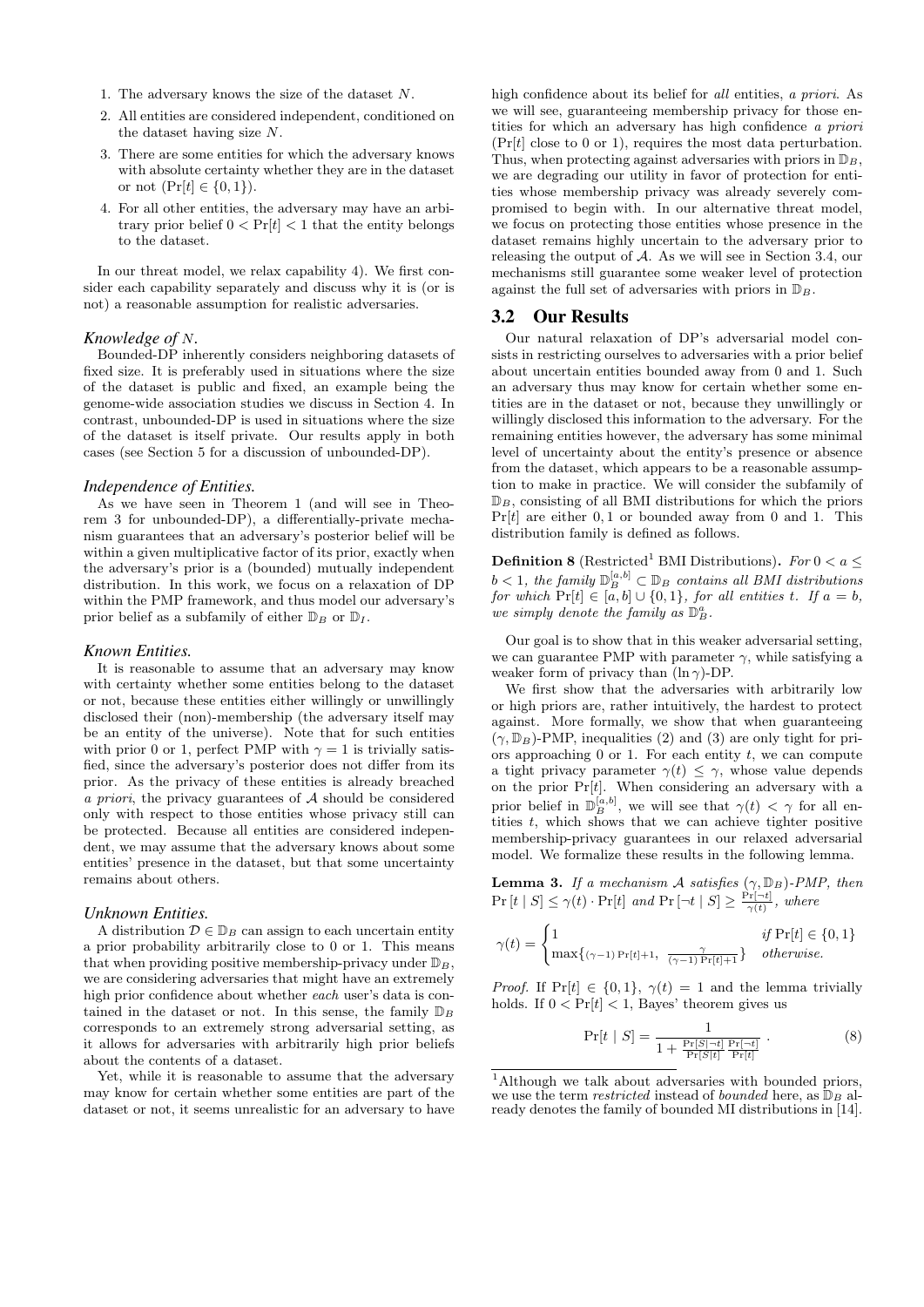

Figure 2: Bounds on an adversary's posterior belief when satisfying  $(2, \mathbb{D}_B)$ -PMP.

By Theorem 1, we know that providing  $(\gamma, \mathbb{D}_B)$ -PMP is equivalent to satisfying  $(\ln \gamma)$ -bounded DP. By Lemma 2, we then get

$$
\Pr[t \mid S] \le \frac{1}{1 + \gamma^{-1} \frac{1 - \Pr[t]}{\Pr[t]}} = \frac{\gamma \cdot \Pr[t]}{(\gamma - 1) \Pr[t] + 1} \tag{9}
$$

$$
\Pr[\neg t \mid S] \ge \frac{1}{1 + \gamma \frac{\Pr[t]}{\Pr[\neg t]}} = \frac{\Pr[\neg t]}{(\gamma - 1) \Pr[t] + 1} \,. \tag{10}
$$

 $\Box$ 

From this lemma, we get that  $\gamma(t) < \gamma$  for all entities for which  $0 < Pr[t] < 1$ . Thus, as mentioned previously,  $(\gamma, \mathbb{D}_B)$ -PMP actually gives us a privacy guarantee stronger than the bounds (2) and (3), for all priors bounded away from 0 or 1. To illustrate this, Figure 2 plots the two different bounds on the posterior probability, when satisfying  $(2, \mathbb{D}_B)$ -PMP.

Let A be a mechanism satisfying  $(\gamma, \mathbb{D}_B)$ -PMP. If we were to consider only those distributions in  $\mathbb{D}_B$  corresponding to prior beliefs bounded away from 0 and 1, then A would essentially satisfy PMP for some privacy parameter larger than  $\gamma$ . This privacy gain can be quantified as follows. From Lemma 3, we immediately see that if we satisfy  $(\gamma, \mathbb{D}_B)$ -PMP, then we also satisfy  $(\gamma', \mathbb{D}_{B}^{[a,b]})$ -PMP, where

$$
\gamma' = \max_{t \in \mathcal{U}} \gamma(t) = \max\left((\gamma - 1)b + 1, \ \frac{\gamma}{(\gamma - 1)a + 1}\right). (11)
$$

As  $\gamma' < \gamma$ , this result shows (quite unsurprisingly) that if we consider a weaker adversarial model, our privacy guarantee increases. Conversely, we now show that for a fixed privacy level, the relaxed adversarial model requires less data perturbation. Suppose we fix some positive membershipprivacy parameter  $\gamma$ . We know that to provide  $(\gamma, \mathbb{D}_B)$ -PMP, we have to satisfy (ln $\gamma$ )-DP. However, our goal here is to satisfy  $(\gamma, \mathbb{D}_{B}^{[a,b]})$ -PMP for a tight value of  $\gamma$ . The following theorem shows that a sufficient condition to protect positive membership-privacy against a bounded adversary is to provide a weaker level of differential privacy.

**Theorem 2.** A mechanism A satisfies  $(\gamma, \mathbb{D}_{B}^{[a,b]})$ -PMP, for some  $0 < a \leq b < 1$ , if A satisfies  $\epsilon$ -bounded DP, where

$$
e^{\epsilon} = \begin{cases} \min\left(\frac{(1-a)\gamma}{1-a\gamma}, \ \frac{\gamma+b-1}{b}\right) & \text{if } a\gamma < 1, \\ \frac{\gamma+b-1}{b} & \text{otherwise.} \end{cases}
$$

*Proof.* Recall that satisfying  $\epsilon$ -bounded differential privacy is equivalent to satisfying  $(e^{\epsilon}, \mathbb{D}_B)$ -PMP. Using (11), we want

$$
\gamma = \max\left( (e^{\epsilon} - 1)b + 1, \ \frac{e^{\epsilon}}{(e^{\epsilon} - 1)a + 1} \right). \tag{12}
$$

 $\Box$ 

Solving for  $\epsilon$  yields the desired result.

Note that when  $a\gamma \geq 1$ , the first condition of PMP, namely  $Pr[t | S] \le \gamma Pr[t]$  is trivially satisfied. Thus, in this case we have to satisfy only the second condition,  $Pr |\neg t | S|$  $\frac{\Pr[\neg t]}{\gamma}$ , which is satisfied if  $\gamma = (e^{\epsilon} - 1)b + 1$ . We thus arrive at a full characterization of the level of differential privacy to satisfy, if we wish to guarantee a certain level of positive membership-privacy for subfamilies of  $\mathbb{D}_B$ . For a fixed level of privacy  $\gamma$  and  $0 < a \leq b < 1$ , protecting against adversaries from a family  $\mathbb{D}_B^{[a,b]}$  will correspond to a weaker level of differential privacy, and thus to less perturbation of the mechanism's outputs, compared to the distribution family  $\mathbb{D}_B$ . Therefore, by considering a more restricted adversarial setting, we could indeed reach a higher utility for a constant level of protection against positive membership disclosure.

These results lead to the following simple model for the selection of an appropriate level of differential privacy, in a restricted adversarial setting.

## Selecting a level of DP

- 1: Identify a practically significant adversarial model captured by some distribution family  $\mathbb{D}_B^{[a,b]}$ .
- 2: Select a level  $\gamma$  of PMP, providing appropriate bounds on the adversary's posterior belief.
- 3: Use Theorem 2 to get the corresponding level of DP.

As an example, assume a PMP parameter of 2 is considered to be a suitable privacy guarantee. If our adversarial model is captured by the family  $\mathbb{D}_B$ , then (ln 2)-DP provides the necessary privacy. However, if a reasonable adversarial setting is the family  $\mathbb{D}_{B}^{0.5}$ , then the same privacy guarantees against membership disclosure are obtained by satisfying (ln 3)-DP, with significantly less data perturbation.

## 3.3 Selecting the Bounds  $[a, b]$  in Practice

Selecting appropriate bounds  $[a, b]$  on an adversary's prior belief (about an individual's presence in a dataset) is primordial for our approach, yet might prove to be a difficult task in practice. One possibility is to focus on privacy guarantees in the presence of a particular identified adversarial threat. In Section 4.2, we will consider a famous attack on genome-wide association studies, and show how we can define bounds on the adversary's prior, in the presumed threat model. Such bounds are inherently heuristic, as they derive from a particular set of assumptions about the adversary's power, that might fail to be met in practice. However, we will show in Section 3.4, that our methods also guarantee some (smaller) level of privacy against adversaries whose prior beliefs fall outside of the selected range.

Finally, another use-case of our approach is for obtaining upper bounds on the utility that a mechanism may achieve,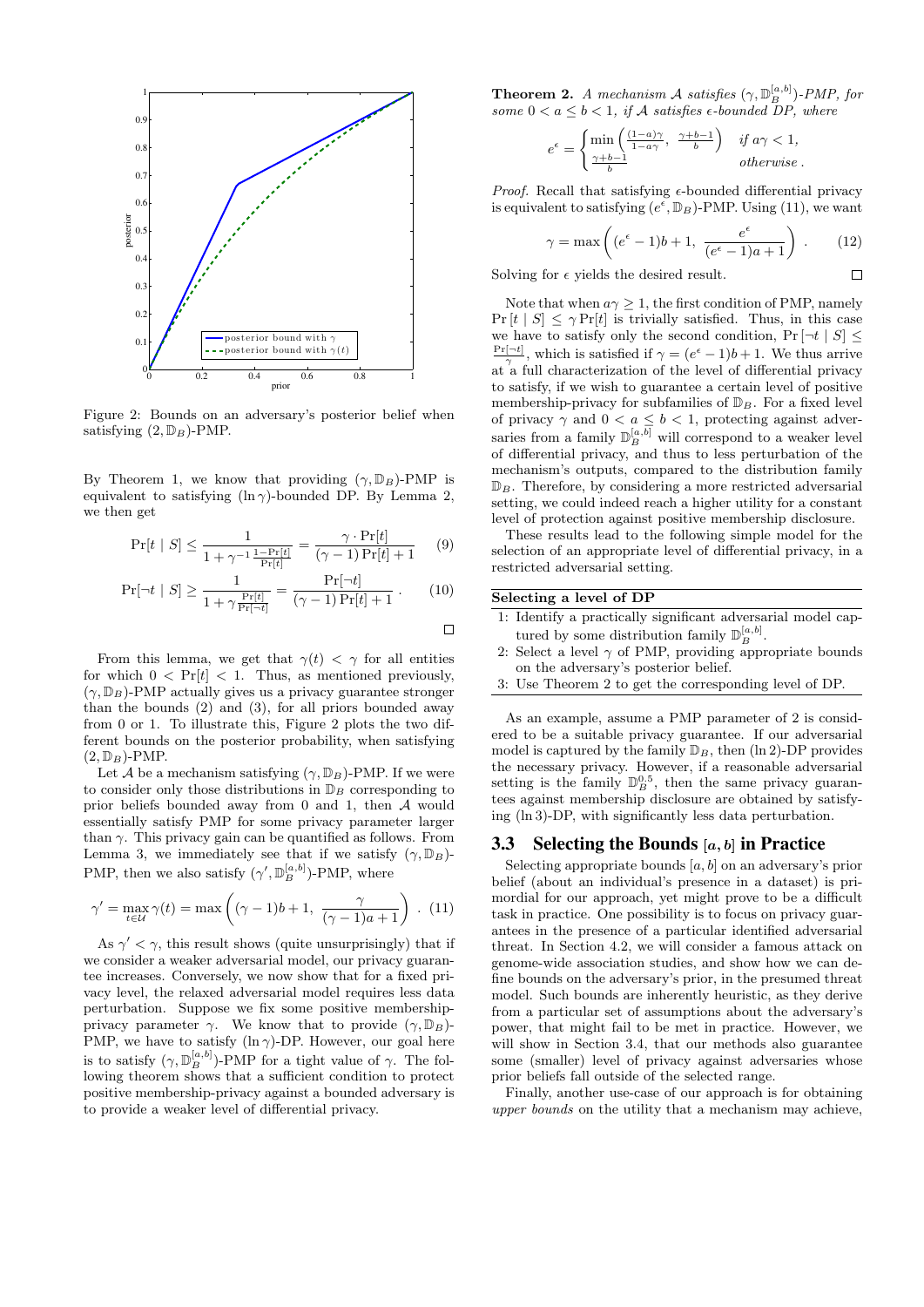when guaranteeing  $\gamma$ -PMP against a so-called *uninformed* adversary. If the dataset size  $N$  and the size of the universe  $U$  are known, such an adversary a priori considers all individuals as part of the dataset with equal probability  $\frac{N}{|\mathcal{U}|}$ .

## 3.4 Risk-Utility Tradeoff

We have shown that focusing on a weaker adversary leads to higher utility, yet we must also consider the increased privacy risk introduced by this relaxation. Suppose our goal is to guarantee  $e^{\epsilon}$ -PMP. If we consider the adversarial model captured by the full family  $\mathbb{D}_B$ , A must satisfy  $\epsilon$ -DP. If we instead focus on the relaxed family  $\mathbb{D}_{B}^{[a,b]}$ , it suffices to guarantee  $\epsilon'$ -DP, where  $\epsilon'$  is obtained from Theorem 2.

Now suppose our mechanism satisfies  $(e^{\epsilon}, \mathbb{D}_{B}^{[a,b]})$ -PMP, but there actually is an entity for which the adversary has a prior Pr[t]  $\notin ([a, b] \cup \{0, 1\})$ . Although our mechanism will not guarantee that conditions (2) and (3) hold for this entity, a weaker protection against membership disclosure still holds. Indeed, since our mechanism satisfies  $\epsilon'$ -DP, it also satisfies  $(e^{\epsilon'}, \mathbb{D}_B)$ -PMP by Theorem 1, and thus guarantees that bounds (2) and (3) will hold with a factor of  $e^{\epsilon'}$ , rather than  $e^{\epsilon}$ . In conclusion, satisfying  $\epsilon$ -DP corresponds to satisfying  $e^{\epsilon}$ -PMP for all entities, regardless of the adversary's prior. Alternatively, satisfying  $\epsilon'$ -DP is sufficient to guarantee  $e^{\epsilon}$ -PMP for those entities for which the adversary has a bounded prior  $Pr[t] \in [a, b] \cup \{0, 1\}$ , and a weaker level of  $e^{\epsilon'}$ -PMP for entities whose membership privacy was already severely compromised to begin with.

## 3.5 Relation to Prior Work

A number of previous relaxations of differential privacy's adversarial model have been considered. We discuss the relations between some of these works and ours in this section.

A popular line of work considers distributional variants of differential privacy, where the dataset is assumed to be randomly sampled from some distribution known to the adversary. Works on Differential-Privacy under Sampling [13], Crowd-Blending Privacy [8], Coupled-Worlds Privacy [2] or Outlier Privacy [15] have shown that if sufficiently many users are indistinguishable by a mechanism, and this mechanism operates on a dataset obtained through a robust sampling procedure, differential privacy can be satisfied with only little data perturbation. Our work differs in that we make no assumptions on the indistinguishability of different entities, and that our aim is to guarantee membership privacy rather than differential privacy. Another main difference is in the prior distributions of the adversaries that we consider. Previous works mainly focus on the unbounded-DP case, and thus are not directly applicable to situations where the size of the dataset is public. Furthermore, previously considered adversarial priors are either uniform [13, 2] or only allow for a fixed number of known entities [8, 15]. Finally, very few results are known on how to design general mechanisms satisfying distributional variants of DP. In our work, we show how different levels of DP, for which efficient mechanisms are known, can be used to guarantee PMP for various adversarial models. Alternatively, Differential Identifiability [12] was shown in [14] to be equivalent to PMP under a family of prior distributions slightly weaker than the ones we introduce here, namely where all entities have a prior  $\Pr[t] \in \{0, \beta\}$  for some fixed  $\beta$ .

# 4. EVALUATION

Having provided a theoretical model for the characterization of DP for adversaries with bounded priors, we now evaluate the new tradeoff between privacy and utility that we introduce when considering adversarial models captured by a family  $\mathbb{D}_B^{[a,b]}$ . We can view an adversary with a prior in this family as having complete certainty about the size of the dataset, as well as some degree of uncertainty about its contents. Scenarios that nicely fit this model, and have been gaining a lot of privacy-focused attention recently, are genome-wide association studies (GWAS). We will use this setting as a case study for the model we propose for the selection of an appropriate DP parameter.

### 4.1 Genome-Wide Association Studies

Let us begin with some genetic background. The human genome consists of about 3.2 billion base pairs, where each base pair is composed of two **nucleobases**  $(A, C, G, \text{or } T)$ . Approximately 99.5% of our genome is common to all human beings. In the remaining part of our DNA, a **single nu**cleotide polymorphism (SNP) denotes a type of genetic variation occurring commonly in a population. A SNP typically consists of a certain number of possible nucleobases, also called alleles. An important goal of genetic research is to understand how these variations in our genotypes (our genetic material), affect our phenotypes (any observable trait or characteristic, a particular disease for instance).

We are concerned with SNPs that consist of only two alleles and occur on a particular chromosome. Each such SNP thus consists of two nucleobases, one on each chromosome. An example of a SNP is given in Figure 3. In a given population, the minor allele frequency (MAF) denotes the frequency at which the least common of the two alleles occurs on a particular SNP.



Figure 3: Example of a SNP. Alice has two G alleles on this fragment and Bob has one G allele and one A allele.

We use the standard convention to encode the value of a SNP as the number of minor alleles it contains. As an example, if a SNP has alleles A and G, and A is the minor allele, then we encode SNP GG as 0, SNPs AG and GA as 1, and SNP AA as 2. The MAF corresponds to the frequency at which SNP values 1 or 2 occur.

Genome-wide association studies (GWAS) are a particular type of case-control studies. Participants are divided into two groups, a case group containing patients with a particular phenotype (a disease for instance) and a control group, containing participants without the attribute. For each patient, we record the values of some particular SNPs, in order to determine if any DNA variation is associated with the presence of the studied phenotype. If the value of a SNP appears to be correlated (negatively or positively) to the phenotype, we say that the SNP is causative, or associated with the phenotype.

A standard way to represent this information is through a contingency table for each of the considered SNPs. For a particular SNP, this table records the number of cases and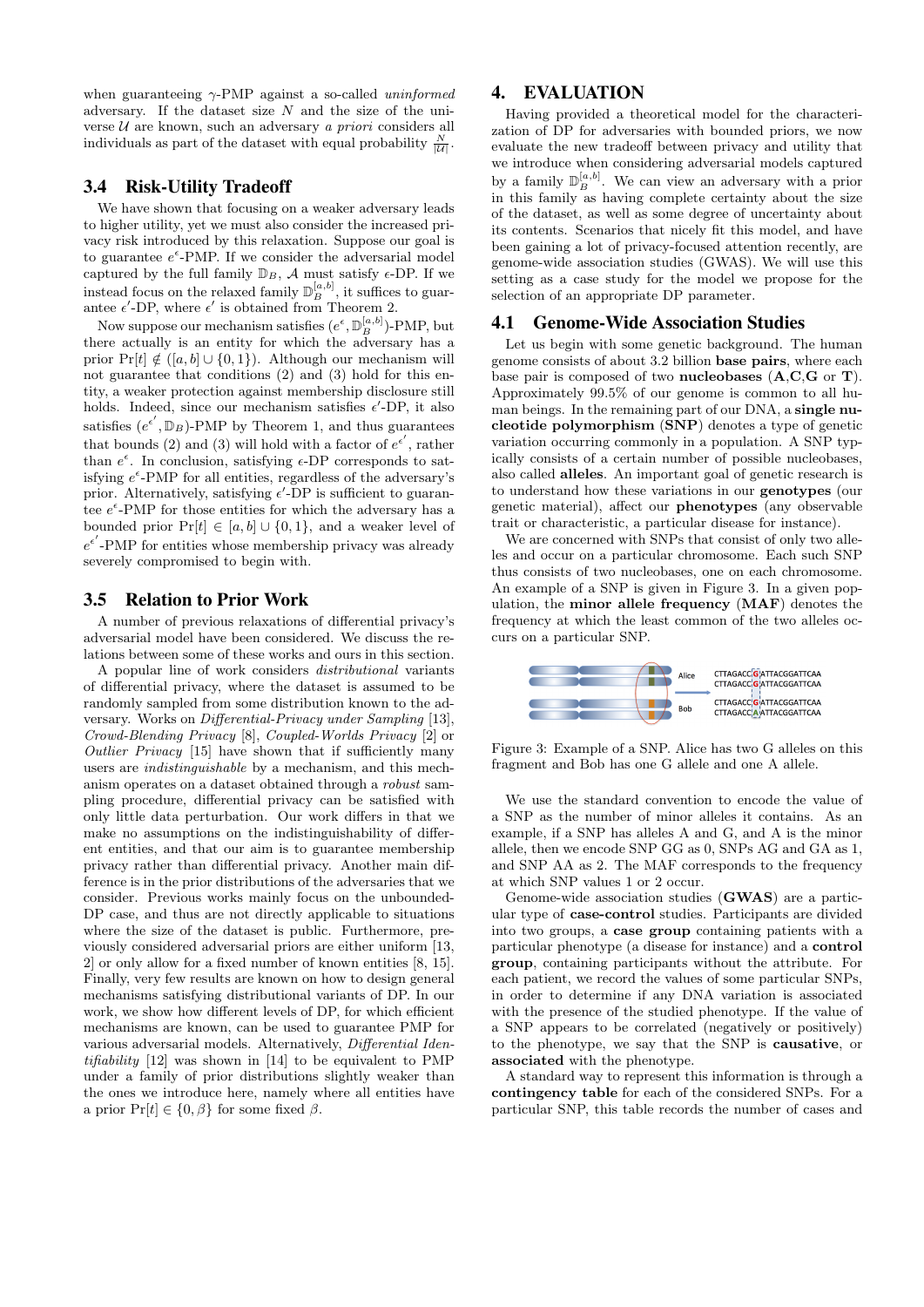controls having a particular SNP value. An example of such a table is given hereafter, for a GWAS involving 100 cases and 100 controls. From this table, we can, for instance, read that 70% of the cases have no copy of the minor allele. We can also compute the MAF of the SNP as  $\frac{40+2.50}{2.200} = 0.35$ .

| SNP value | Cases | Controls | Total      |
|-----------|-------|----------|------------|
|           | 70    | 40       | 110        |
|           | 10    | 30       | 40         |
| 2         | 20    | 30       | 50         |
| Total     | 100   | 100      | <b>200</b> |

Table 1: Contingency table of one SNP, for a GWAS with 100 cases and 100 controls.

The interested reader may find additional information on genomics as well as on genome privacy and security research at the community website<sup>2</sup> maintained by our group.

## 4.2 Homer's Attack and Adversarial Model

The ongoing research on applying differential privacy to GWAS has been primarily motivated by an attack proposed by Homer et al. [9]. In this attack, the adversary is assumed to have some knowledge about an entity's genetic profile, and wants to determine if this entity belongs to the case group or not. Towards this end, the adversary measures the distance between the entity's SNP values and the allele frequencies reported for the case group, or some reference population. It has been shown that other aggregate statistics, such as p-values or SNP correlation scores, could be used to construct similar or even stronger attacks [20].

Unsurprisingly, privacy mechanisms based on DP have been proposed to counter these attacks [10, 19, 22], as they guarantee that an entity's presence in the dataset will not significantly affect the output statistics. However, the adversarial model considered here is quite different from the one DP protects against. Indeed, all these attacks assume some prior knowledge about an entity's genomic profile, but not about the entity's presence or absence from the case group. Actually, the adversary makes no assumptions on the presence or absence of any entity from the case group, and it is absolutely not assumed to have complete knowledge about the data of all but one of the entities. This attack thus appropriately fits into our relaxed adversarial setting, where we consider an adversary with bounded prior knowledge. From the results of Section 3, we know that protecting membership disclosure against such adversaries can be achieved with much weaker levels of DP.

In the following, we consider a genome-wide association study with  $N$  patients. It is generally recommended ([18]) that the number of cases and controls be similar. We thus focus on studies with  $\frac{N}{2}$  cases and  $\frac{N}{2}$  controls. The cases suffer from a particular genetic disease, and the goal of the study is to find associated SNPs by releasing some aggregate statistics over all participants. We assume that the adversary knows the value  $N$  (which is usually reported by the study). In the adversarial model considered by DP, we would assume the adversary to have complete knowledge about all but one of the entities in the case group. We will consider a weaker setting here, which includes the adversarial model of Homer's attack [9]. The adversary is assumed to know the

identity of the study participants, and possibly the disease status of some of them, but has no additional information on whether other entities were part of the case or control group. In regard to the attacks discussed previously, we will limit the adversary's capability of asserting the membership of an entity to the case group, and thus his disease status.

Suppose the adversary already breached the privacy of a small number  $m_1$  of the cases and  $m_2$  of the controls. In this case, the adversary's prior belief about some other entity's presence in the case group is  $\frac{N/2-m_1}{N-m_1-m_2}$ . In the following, we assume that  $m_1 \approx m_2$  and thus that the adversary's prior can be modeled by the family  $\mathbb{D}_{B}^{0.5}$ . As we discussed in Section 3.4, our mechanisms will still provide some smaller level of security against adversaries with more general priors.

More generally, if we have  $N_1$  cases and  $N_2$  controls, we can consider a similar adversarial model with a prior belief of  $\frac{N_1}{N_1+N_2}$  that an entity belongs to the case group.

# 4.3 A Simple Counting Query

We first consider a simple *counting query*. While the following example has little practical significance in a GWAS, it is an interesting and simple toy-example illustrating the usability and power of the model we derived in Section 3.

Let  $\mathcal A$  and  $\mathcal A'$  be mechanisms computing the number of patients in the case group whose SNP value is 0. Under bounded-DP, the sensitivity of this query is 1. Suppose we want to guarantee  $(\gamma, \mathbb{D}_B)$ -PMP for  $\mathcal{A}$ , and  $(\gamma, \mathbb{D}_B^{\tilde{0}, \tilde{5}})$ -PMP for  $A'$ . In the first case, this is equivalent to satisfying  $\epsilon$ -DP, for  $\epsilon = \ln(\gamma)$ . In the bounded adversarial model, we have shown in Theorem 2 that it is sufficient to satisfy  $\epsilon'$ -DP, for an  $\epsilon' > \ln(\gamma)$ .

To satisfy DP, and therefore PMP, we add Laplacian noise to the true count value. We define the utility of our mechanism as the precision of the count, after application of the privacy mechanism. More formally, if the true count is C and the noisy output count is  $\hat{C}$ , then we are interested in the expected error  $\mathbb{E}[|\hat{C} - C|]$ . When satisfying  $\epsilon$ -DP, we have that  $\hat{C} = C + \mu$ , where  $\mu$  is drawn from a Laplace distribution with mean 0 and scale  $\epsilon^{-1}$ . Thus, we have that

$$
\mathbb{E}[|\hat{C} - C|] = \mathbb{E}[|\mu|] = \epsilon^{-1}.
$$
\n(13)

As a concrete example of the differences in utility between A and  $A'$ , we vary the PMP parameter  $\gamma$  and plot the expected error of the count in Figure 4. As we can see,  $\mathcal{A}'$  gives significantly more precise outputs than  $\mathcal{A}$ , when the two mechanisms provide the same positive membershipprivacy guarantees in their respective adversarial settings. Note that for an adversary with prior  $\mathbb{D}_{B}^{0.5}$ , and PMP parameter  $\lambda = 2$ , seeing the output of  $\mathcal{A}'$  yields a posterior belief of at most  $\frac{3}{4}$ , that a particular entity is in the case group. This simple example shows that by focusing on a bounded adversarial model, protecting against membership disclosure can be achieved while retaining significantly higher utility, compared to the original adversarial setting.

# 4.4 Releasing Causative SNPs

A typical GWAS aims at uncovering SNPs that are associated with some disease. A standard and simple method consists in computing the  $\chi^2$ -statistics of the contingency table of each SNP. Assume that the genomes of people participating in the GWAS are uncorrelated (a necessary assumption for  $\chi^2$ -statistics). For a SNP unrelated to the disease, we expect any SNP value to appear in the case group as often

 $^{2}$ https://genomeprivacy.org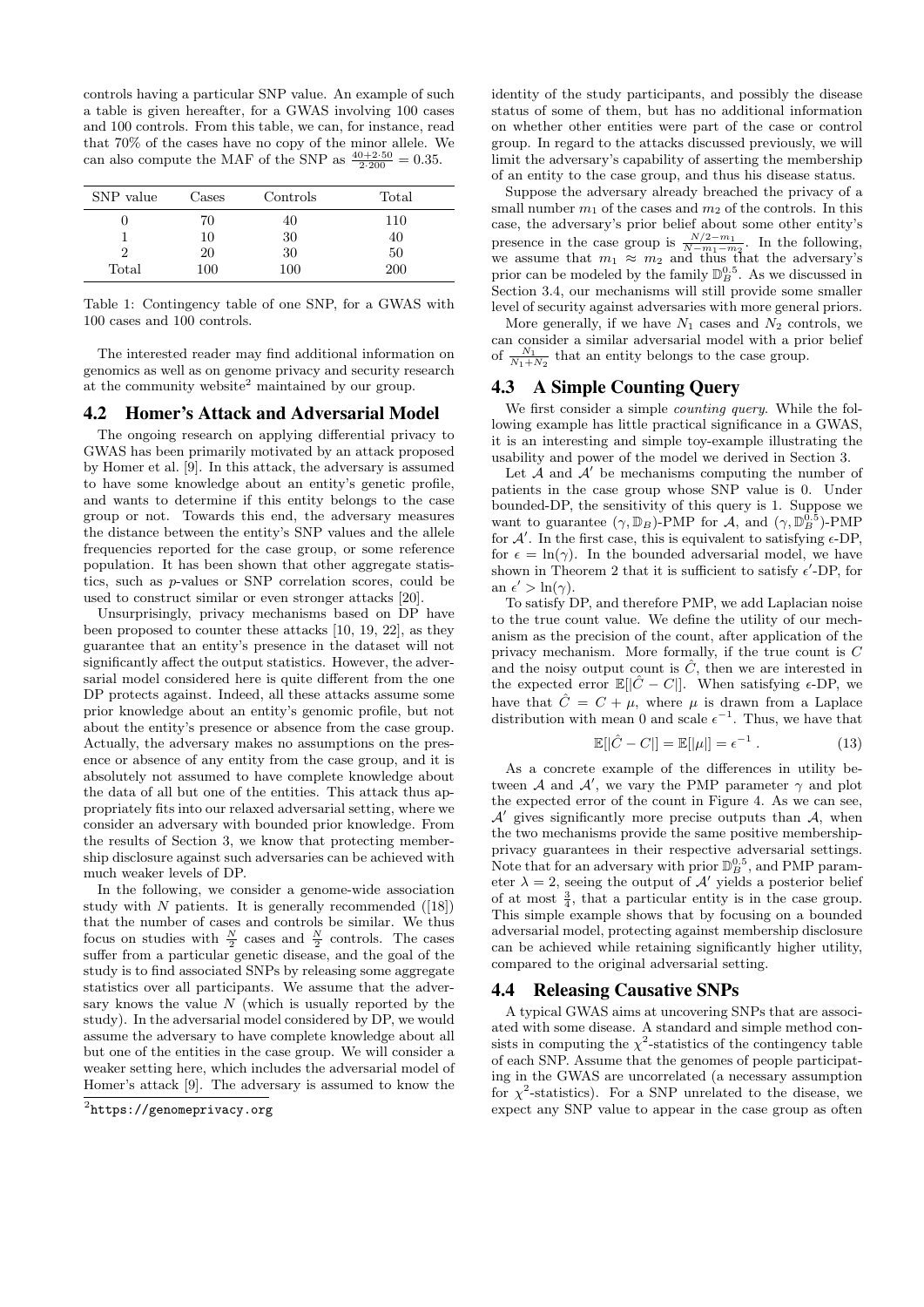

Figure 4: Expected error of the counting query, for privacy mechanisms  $\mathcal A$  and  $\mathcal A'$  satisfying  $(\lambda, \mathbb D_B)$ -PMP and  $(\lambda, \mathbb D_B^{0.5})$ -PMP respectively.

as in the control group. The  $\chi^2$ -statistic measures how much the true values diverge from this expected null hypothesis. The higher the statistic is, the more likely it is that the SNP and disease status are correlated. Equivalently, we can compute the **p-values** that correspond to the  $\chi^2$ -statistics.

Consider the following generic contingency table for a SNP, in a GWAS with  $\frac{N}{2}$  cases and  $\frac{N}{2}$  controls. The table should be read as follows. There are  $\alpha$  cases with SNP value 0 and  $\beta$  cases with value 1. The total number of patients with SNP values 0 and 1 are, respectively,  $m$  and  $n$ .

| SNP value | Cases                          | Controls                               |
|-----------|--------------------------------|----------------------------------------|
|           |                                | $m - \alpha$                           |
|           |                                | $n - \beta$                            |
|           | $\frac{N}{2} - \alpha - \beta$ | $\frac{N}{2} - m + \alpha - n + \beta$ |

In a typical GWAS, only SNPs with a MAF larger than some threshold (e.g. 0.05) are considered. Thus, it is reasonable to assume that the margins of the contingency table are positive  $(m > 0, n > 0, N - m - n > 0)$ . Uhler et al. [19] show that the  $\chi^2$ -statistic of a SNP is then given by

$$
\chi^{2} = \frac{(2\alpha - m)^{2}}{m} + \frac{(2\beta - n)^{2}}{n} + \frac{(2\alpha - m + 2\beta - n)^{2}}{N - m - n}.
$$

#### *Existing Techniques.*

Methods for the differentially-private release of SNPs with high  $\chi^2$ -statistics have been studied by Uhler et al. [19], Johnson and Shmatikov [10], and more recently Yu et al. [22]. When the number of cases and controls are equal, the sensitivity of the  $\chi^2$ -statistic is  $\frac{4N}{N+2}$  [19]. For the general case where the size of the case and control groups are not necessarily equal, the  $\chi^2$ -statistic and its sensitivity are given in [22]. We consider two exponential mechanisms for outputting M SNPs with high  $\chi^2$ -statistics and satisfying DP. As noted in  $[10]$ , the value M of significant SNPs (with a  $\chi^2$  score above a given threshold) can also be computed in a differentially private manner. In the following, we assume the total number of SNPs in the study to be  $M'$ .

Yu et al. propose a very simple algorithm (Algorithm 1) that directly uses the  $\chi^2$ -statistics of the SNPs as the score

function in the exponential mechanism. Algorithm 1 is  $\epsilon$ differentially private [3, 22]. Note that as the number of output SNPs M grows large, the sampling probabilities tend to be uniform. Thus, it is not necessarily beneficial to output more SNPs, in the hope that the SNPs with the highest true statistics will be output.

Algorithm 1 Differentially private release of associated SNPs, using the exponential mechanism [22].

- **Input:** The privacy budget  $\epsilon$ , the sensitivity s of the  $\chi^2$ statistic, the number of SNPs M to release. Output: M SNPs
- 1: For  $i \in \{1, ..., M'\}$ , compute the score  $q_i$  as the  $\chi^2$ statistic of the  $i^{\text{th}}$  SNP.
- Sample  $M$  SNPs (without replacement), where SNP  $i$ has probability proportional to  $\exp\left(\frac{\epsilon \cdot q_i}{2 \cdot M \cdot s}\right)$ .

Johnson and Shmatikov [10] propose a general framework that performs multiple queries used in typical GWAS and guarantees differential privacy. They use the exponential mechanism with a specific distance score function. We will focus on their LocSig mechanism that outputs  $M$  significant SNPs similarly to Algorithm 1. The sole difference is that they use a different score function than the  $\chi^2$ -statistic.

Let the *distance-to-significance* of a contingency table be defined as the minimal number of SNP values to be modified, in order to obtain a contingency table with a p-value or  $\chi^2$ -statistic deemed as significant (beyond some pre-defined threshold). Their algorithm for outputting  $M$  significant SNPs is then the same as Algorithm 1, where the scores  $q_i$  are replaced by the distance-to-significance score, whose sensitivity s can easily be seen to be 1.

As noted by Yu et al. [22], computing these distance scores exactly can be a daunting task for  $3 \times 2$  contingency tables. They suggest instead to approximate the true distance-tosignificance by a greedy approach that only considers edits introducing a maximal change in the  $\chi^2$ -statistic or p-value. In our experiments, we follow the same approach.

Both of the mechanisms we discussed are subject to a standard tradeoff between privacy, utility and dataset size. We illustrate this tradeoff for Algorithm 1 (see [19] and [22] for details). The tradeoff between privacy and utility is straightforward as the sampling probabilities depend on  $\epsilon$ . For the dependency on the dataset size, note that by definition, an unassociated SNP is expected to have a  $\chi^2$ -statistic of 0, regardless of  $N$  (this is the null hypothesis). However, if the SNP is correlated to the disease status, we can verify that the value of the  $\chi^2$ -statistic grows linearly with N. Thus, as N grows, the gap between the  $\chi^2$ -statistics of associated and unassociated SNPs grows as well. Nevertheless, the sensitivity  $\Delta \chi^2$  remains bounded above by 4. Combining both observations, we see that the larger  $N$  gets, the less probable it is that the algorithm outputs unassociated SNPs. Thus Algorithm 1 achieves high utility for very large datasets.

We show that by considering a weaker but practically significant adversarial model, we require much less patient data in order to achieve high medical utility, thus rendering such privacy protecting mechanisms more attractive and applicable for medical research. Spencer et al. [18] note that a GWAS with 2000 cases and controls necessitates a budget of about \$2,000,000 for standard genotyping chips. Obtaining an acceptable utility-privacy tradeoff even for reasonably large studies is thus an interesting goal.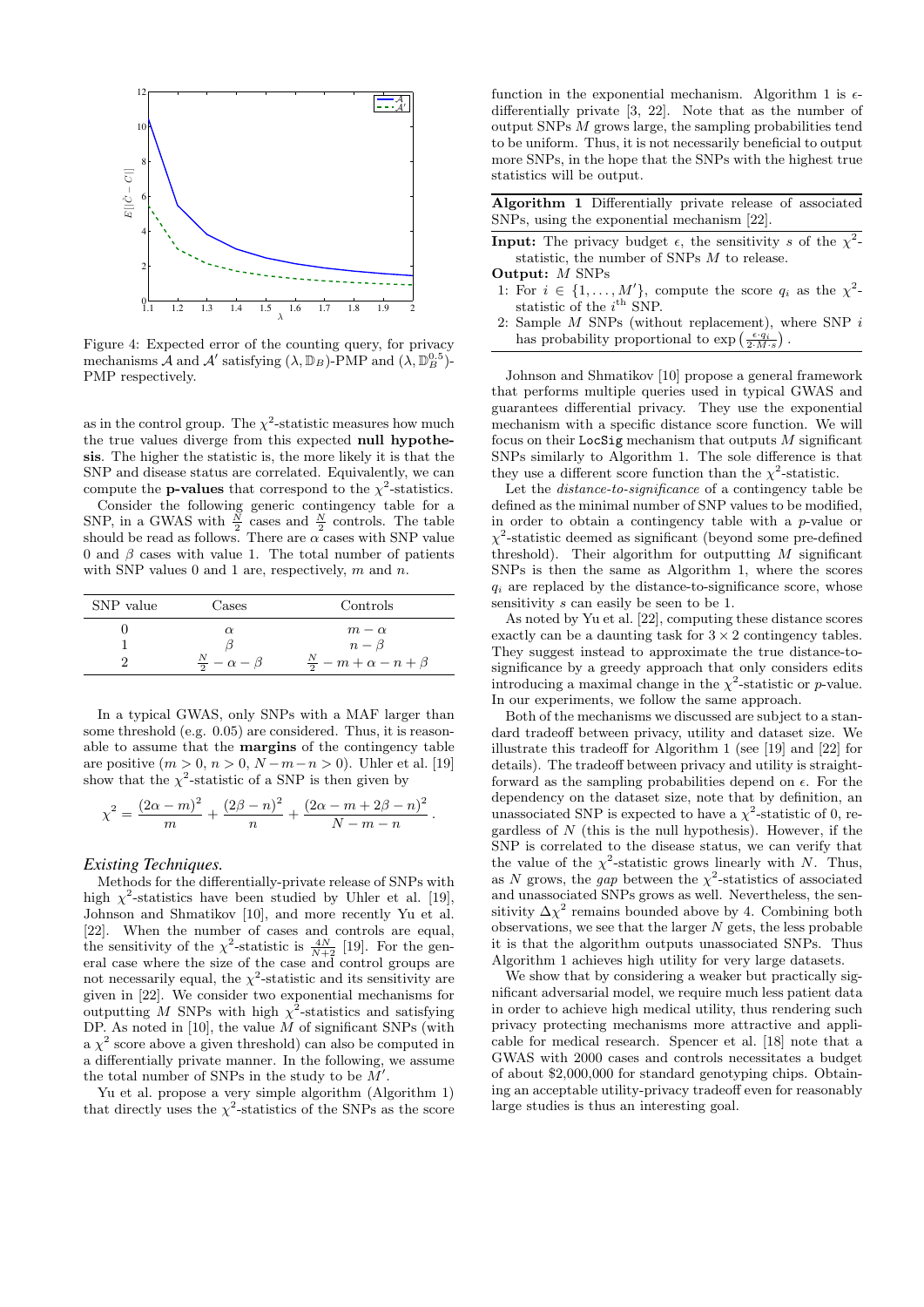

Figure 5: Utility of mechanisms  $A$  and  $A'$ , when outputting 2 SNPs using Algorithm 1 from [22].

#### *Results.*

We evaluate different privacy mechanisms on the GWAS simulations from [19], obtained from the Hap-Sample simulator [21]. The studies consist of 8532 SNPs per participant, typed on chromosomes 9 and 13 using the AFFY 100k array. There are two causative SNPs with an additive effect. We consider mechanisms that use either Algorithm 1 or the LocSig mechanism to output 2 SNPs. As a measure of utility, we use the probability (averaged over 1000 runs) that a mechanism outputs either 1 or both of the causative SNPs.

We do not compare the mechanisms from Yu et al. and Johnson and Shmatikov directly (see [22] for a full comparison). Instead, we evaluate how the utility of these mechanisms behave, for a bounded adversarial model close to those models used in the attacks we described in Section 4.2. To this end, we fix a level  $\gamma$  of positive membership-privacy and consider mechanisms that protect against arbitrary priors in  $\mathbb{D}_B$  (equivalent to  $(\ln \gamma)$ -DP) or bounded priors in  $\mathbb{D}_B^{0.5}$  (corresponds to a weaker level of DP).

We begin with two privacy mechanisms  $A$  and  $A'$  that use Algorithm 1 to release 2 SNPs and satisfy PMP under  $\mathbb{D}_B$  and  $\mathbb{D}_B^{0.5}$ , respectively. For datasets of sizes  $N \in$  $\{5000, 7500, 10000\}$  and PMP parameters  $\gamma \in \{1.3, 1.5\}$ , we compare the utility of  $A$  and  $A'$ , and display the results in Figure 5. We see that for a fixed level of PMP, the bounded adversarial model leads to significantly higher utility. Consider the results for  $\gamma = 1.5$ . Mechanism A, which satisfies  $(1.5, \mathbb{D}_B)$ -PMP, requires at least 10000 patients to achieve significant utility. Even in such a large study, the mechanism fails to output any of the causative SNPs in about 25% of the experiments. For  $\mathcal{A}'$ , which satisfies  $(1.5, \mathbb{D}_{B}^{0.5})$ -PMP, we achieve a better utility with only 7500 patients, and quasiperfect utility for 10000 patients. By focusing on a more reasonable adversarial threat, we thus achieve a good tradeoff between privacy and utility, for much smaller datasets. This is as an attractive feature for medical research, where large patient datasets are typically expensive to obtain.

We now consider two privacy mechanisms  $A$  and  $A'$  that use the LocSig mechanism to release 2 SNPs. To compute the distance scores, we fix a threshold of  $10^{-10}$  on the pvalues, such that exactly 2 SNPs reach this threshold. As before, the mechanisms satisfy positive membership-privacy under  $\mathbb{D}_B$  and  $\mathbb{D}_B^{0.5}$ , respectively. In our particular example, LocSig provides better results than Algorithm 1, and we actually achieve similar utility for smaller datasets. For datasets of sizes  $N \in \{1500, 2000, 2500\}$  and PMP parameters  $\gamma \in \{1.3, 1.5\}$ , we compare the utility of A and  $\mathcal{A}'$ , and we display the results in Figure 6.



Figure 6: Utility of mechanisms  $A$  and  $A'$ , when outputting 2 SNPs using the LocSig mechanism from [10].



Figure 7: Utility of mechanisms  $A$  and  $A'$ , when outputting M SNPs using LocSig [10] with  $\gamma = 1.5$ .

Again, there is a significant improvement in utility if we consider a bounded adversarial model. Although the Loc-Sig mechanism yields higher accuracy than the exponential method from Algorithm 1 in this case, we re-emphasize that computing the distance scores has a much higher complexity than the computation of the  $\chi^2$ -statistics [22]. Deciding upon which method to use in practice is thus subject to a tradeoff between utility and computational cost.

Alternatively, we could consider increasing our utility by releasing  $M > 2$  SNPs. However, as the exponential mechanisms we considered associate probabilities proportional to M to each SNP, it is unclear whether we should expect higher utility by increasing  $M$ . Obviously, if we were to let M approach the total number of SNPs, the recall would be maximized. Hence, we also consider the precision (ratio of output SNPs that are significant). In Figure 7, we evaluate the utility of LocSig with  $\gamma = 1.5$ , for  $M = 1$  and  $M = 3$ . We see that for  $M = 3$ , the utility is worse than for  $M = 2$ , therefore confirming that the increased data perturbation eliminates the potential gain in recall. Also, in this case the precision is naturally upper bounded by  $\frac{2}{3}$ . An interesting tradeoff is given by selecting  $M = 1$ . Although recall can not exceed  $\frac{1}{2}$ , we see that for small datasets  $(N \leq 2000)$ , the utility actually is higher than for  $M = 2$ .

Finally, we compare the privacy-utility tradeoff for a range of bounds  $[a, b]$  on the adversary's prior belief. In Figure 8, we display the probability that Algorithm 1 outputs at least one or both of the causative SNPs in a GWAS with  $N =$ 7500, while providing PMP with  $\gamma = 1.5$ . As we can see, even if the considered adversary has only a small degree of a priori uncertainty about an individual's presence in the dataset, we still obtain a significant gain in utility compared to the setting where the adversary's prior is unbounded.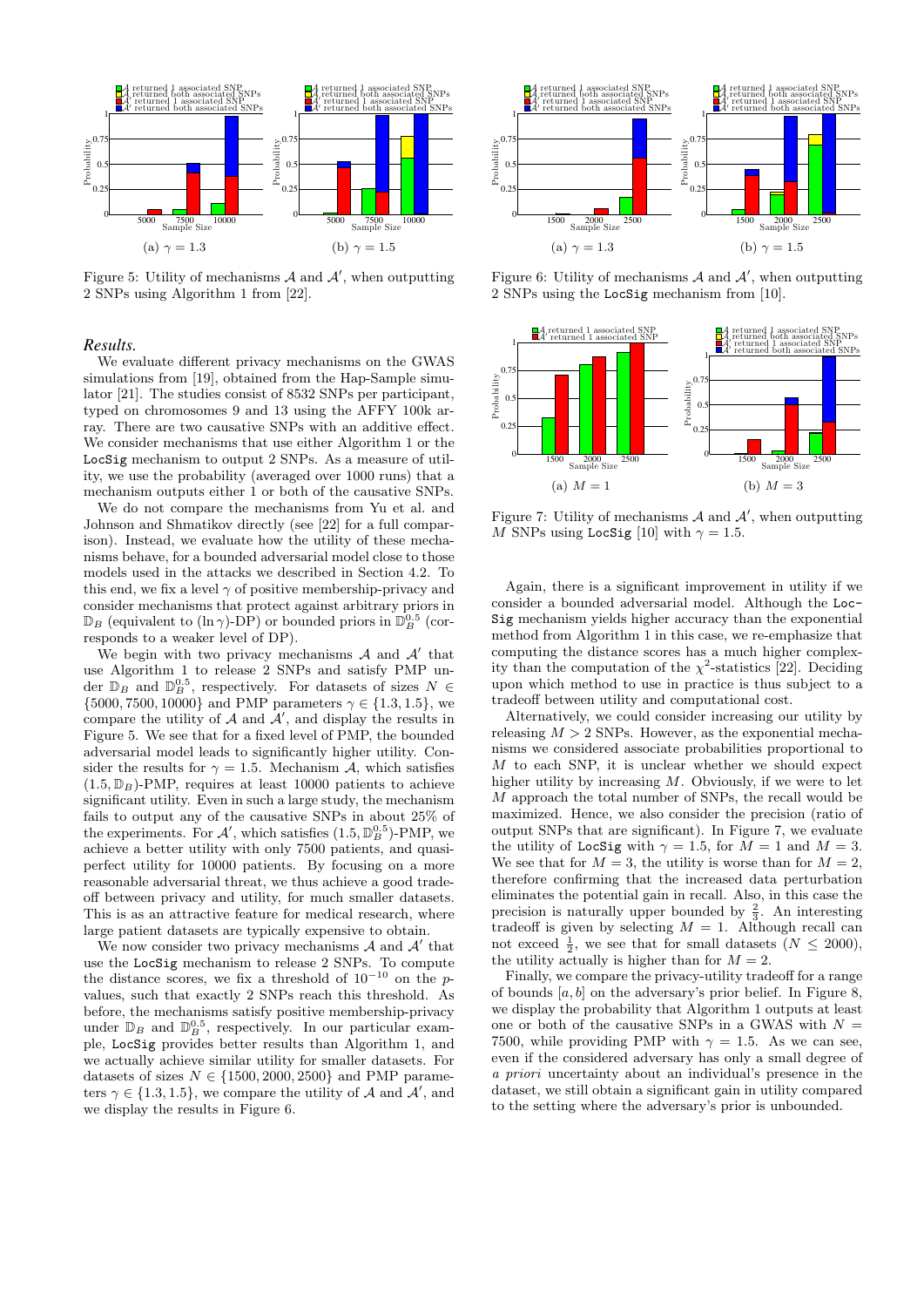

Figure 8: Probability that Algorithm 1 outputs both, or at least one of the causative SNPs, when guaranteeing PMP with  $\gamma = 1.5$  against adversaries with prior  $\mathbb{D}_{B}^{[a,b]}$ .

#### *Discussion.*

For both of the exponential mechanisms we considered, our results show that by focusing on an adversarial setting with bounded prior knowledge, we can attain the same PMP guarantees as for adversaries with arbitrary priors and retain a significantly higher utility. As we argued that the adversarial model with priors in  $\mathbb{D}_{B}^{0.5}$  is relevant in regard to attacks against GWAS, this shows that we can achieve a reasonable level of protection against these attacks and also guarantee an acceptable level of medical utility for datasets smaller (and thus cheaper) than previously reported.

We stress that the applicability of our results need not be limited to GWAS or even to genomic privacy in general. Indeed, we could consider applications in other domains where DP has been proposed as a privacy notion, as a bounded adversarial setting makes sense in many practical scenarios. As we will see in Section 5, our results can also be adapted to cover the case of unbounded-DP, thus further extending their applicability to other use-cases of differential privacy. Examples of settings where DP mechanisms have been proposed, and yet an adversary with incomplete background knowledge appears reasonable, can be found in location privacy [1] or data mining [7] for instance.

In scenarios where DP is applied to protect membership disclosure, we would benefit from considering whether the adversarial setting of DP is reasonable, or whether a bound on an adversary's prior belief is practically significant. Depending on the identified adversaries, we can select an appropriate level of noise to guarantee PMP, according to the model derived in Section 3.

# 5. THE CASE OF UNBOUNDED-DP

The characterization of unbounded-DP in the PMP framework is a little more subtle than for bounded-DP. Li et al. introduce a uni-directional definition of unbounded-DP.

Definition 9 (Positive Unbounded-DP [14]). A mechanism A satisfies  $\epsilon$ -positive unbounded-DP if and only if for any dataset T, any entity t not in T, and any  $S \subseteq \text{range}(\mathcal{A}),$ 

$$
\Pr\left[\mathcal{A}(T\cup\{t\})\in S\right]\leq e^{\epsilon}\cdot\Pr\left[\mathcal{A}(T)\in S\right].\tag{14}
$$

In this definition, we consider only neighboring datasets obtained by adding a new entity (and not by removing an entity). Note that satisfying  $\epsilon$ -unbounded DP trivially implies  $\epsilon$ -positive unbounded-DP.

For this definition, the results we obtained for bounded-DP can be applied rather straightforwardly to (positive) unbounded-DP. Li et al. [14] provide results analogous to Lemma 2 and Theorem 1, by replacing the family  $\mathbb{D}_B$ , by the family  $\mathbb{D}_I$  of mutually-independent distributions.

**Lemma 4** ([14]). If A satisfies  $\epsilon$ -positive unbounded DP, then for any  $\mathcal{D} \in \mathbb{D}_I$  we have  $\frac{\Pr[S|t]}{\Pr[S|\neg t]} \leq e^{\epsilon}$ .

**Theorem 3** ([14]). A mechanism A satisfies  $\epsilon$ -positive unbounded DP if and only if it satisfies  $(e^{\epsilon}, \mathbb{D}_I)$ -PMP.

From here on, our analysis from Section 3 can be directly applied to the case of unbounded-DP. We first define a family of bounded prior distributions.

**Definition 10** (Restricted MI Distributions). For  $0 < a \leq$  $b < 1$ , the family  $\mathbb{D}_I^{[a,b]} \subset \mathbb{D}_I$  contains all MI distributions for which  $Pr[t] \in [a, b] \cup \{0, 1\}$ , for all entities t. If  $a = b$ , we simply denote the family as  $\mathbb{D}_{I}^{a}$ .

Finally, we obtain an analogous result to Theorem 2, by characterizing the level of (positive) unbounded-DP that guarantees a level  $\gamma$  of PMP under a restricted MI distribution family.

**Theorem 4.** A mechanism A satisfies  $(\gamma, \mathbb{D}_{I}^{[a,b]})$ -PMP, for  $0 < a \leq b < 1$ , if A satisfies  $\epsilon$ -positive unbounded-DP, where

$$
e^{\epsilon} = \begin{cases} \min\left(\frac{(1-a)\gamma}{1-a\gamma}, \ \frac{\gamma+b-1}{b}\right) & \text{if } a\gamma < 1, \\ \frac{\gamma+b-1}{b} & \text{otherwise.} \end{cases}
$$

## 6. CONCLUSION AND FUTURE WORK

We have investigated possible relaxations of the adversarial model of differential privacy, the strength of which has been questioned by recent works. By considering the problem of protecting against set membership disclosure, we have provided a complete characterization of the relationship between DP and PMP for adversaries with limited prior knowledge. We have argued about the practical significance of these weaker adversarial settings and have shown that we can achieve a significantly higher utility when protecting against such bounded adversaries.

We have proposed a simple model for the selection of the DP parameter, that consists in identifying a practically significant adversarial setting, as well as an appropriate bound on an adversary's posterior belief. We have illustrated these points with a specific example on genome-wide association studies and have shown that privacy threats identified in the literature can be re-cast into our bounded adversarial model, which leads to a better tradeoff between privacy guarantees and medical utility. Evaluating the applicability of our model to other privacy domains, as well as the corresponding utility gain, is an interesting direction for future work.

Our results from Theorems 1 and 4 show that when we consider an adversary with limited prior knowledge, satisfying DP provides a sufficient condition for satisfying PMP. An interesting direction for future work is to investigate whether PMP under distribution families  $\mathbb{D}_{B}^{[a,b]}$  and  $\mathbb{D}_{I}^{[a,b]}$